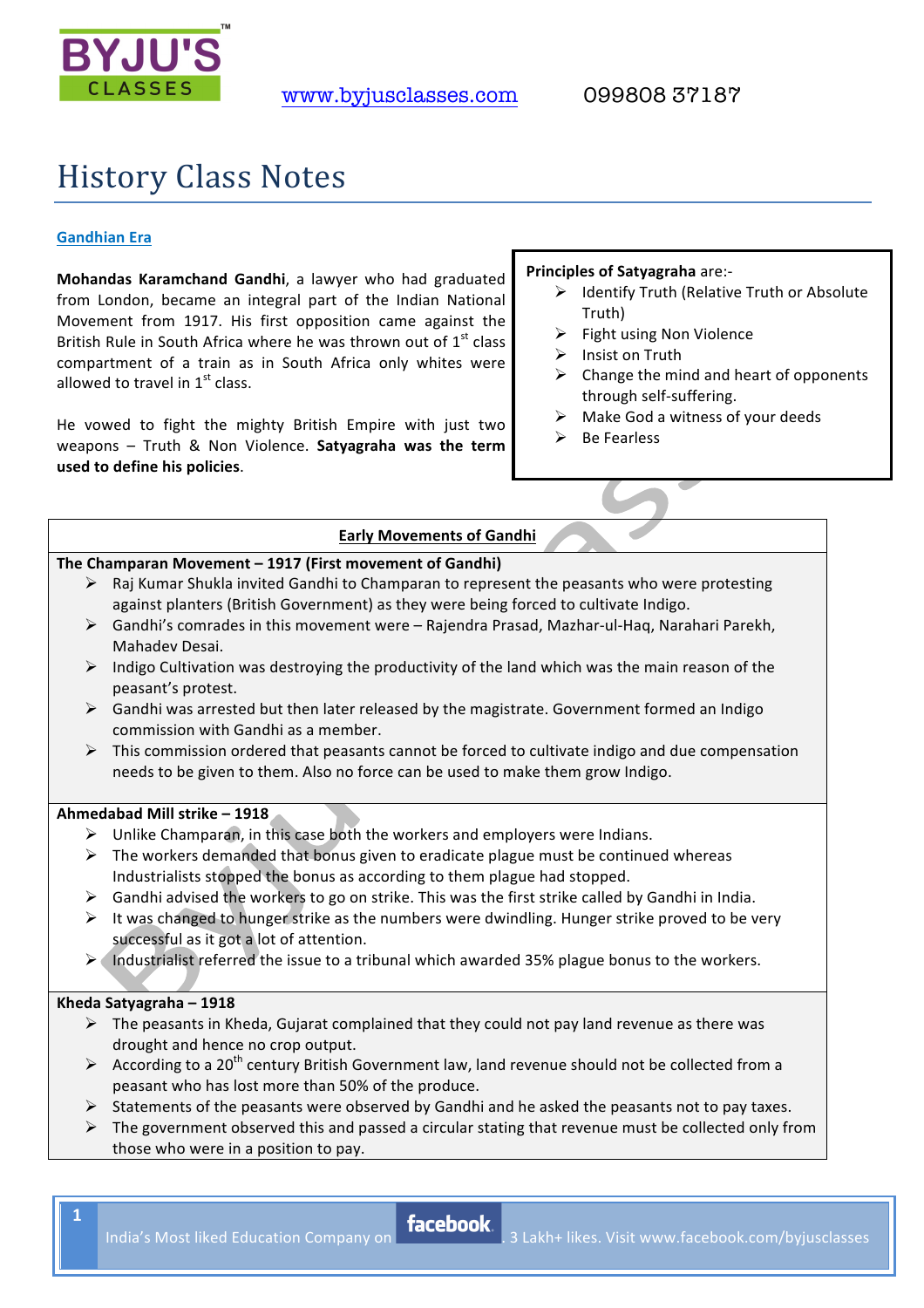

# Events of 1919

# **Rowlatt Act**

- $\triangleright$  According to this act any Indian could be arrested on the charge of sedation even on suspicious ground and without any trail could be jailed for upto 2 years.
- $\triangleright$  Police had immense power which could be easily misused as the clause of suspicious grounds was not specified correctly.
- > Slogan of the movement was "No appeal, no daleel, no wakeel"
- $\triangleright$  Mohammad Ali Jinnah resigned from legislative council.
- > Gandhi formed a "Sarvadharma Prarthana Sabha" which was a prayer meeting for all religions
- > 6 April 1919 was the First "All India Strike Day"

# Jallianwala Bagh Massacre - 13 April 1919

- $\triangleright$  Jallianwala was a place in Amritsar, Punjab
- $\triangleright$  There was a curfew imposed in Amritsar on 13 April but people from rural area had no knowledge about it.
- > 13 April was celebrated as Baisakhi festival all over Punjab and peasants had come to celebrate at Jallianwala Bagh.
- > Incidentally a group of protestors protesting the arrest of two leaders Dr. Saifuddin Kitchlew and Dr. Satypal Malik had also come to the same place.
- $\triangleright$  Gen. Dyer entered the place and ordered his men to fire at the crowd killing 379 people (according to government records). Media and local people said that number of people killed were more than 1000.
- $\triangleright$  Hunter Commission was setup to look into the event.
- > Rabindranath Tagore returned his knighthood when House of Lords called this act by Gen Dyer as act of bravery.

## **Government of India Act**

- $\triangleright$  It was based on Montagu Chelmsford Reforms
- $\triangleright$  As the British Government needed India's help in terms of both resources and manpower for WW-1, they promised the Indian leaders that more number of members will be included in the Executive council.
- $\triangleright$  Main provisions of the act were:
	- $\circ$  Dyarchy in the province
	- o Bicameral Legislature at the Centre
	- Separate Electorates also given to Sikhs & Anglo Indians
	- o Legislators were allowed to discuss budget, could ask supplementary questions.
	- o 3 Lists were drawn Union List, Concurrent List, State List

## **Khilafat Movement**

- The word Khilafat means institution or office of Khalifa and the Khalifa or caliph of Turkey was regarded as the spiritual and political head of Muslim world.
- $\triangleright$  In the world war-I Turkey with Germany lost to the allied power of England, France, and USA etc.
- $\triangleright$  The victory of allied forces imposed a humiliating treaty on Germany and a similar humiliating treaty was being planned for Turkey.
- The demands of the Khilafat Committee which was set up in India by Ali brothers, Maulana Mohammad Ali Jauhar and Shaukat Ali, were:
	- o The Turkish Khalifa must retain control over the Muslim sacred places.
	- o The Khilafat must be left with sufficient territory to enable him to defend the Islamic faith and
	- o The Jazirat-Ul Arale (Arabic, Syria, Iraq, and Palestine) must remain under the Muslim Sovereignty.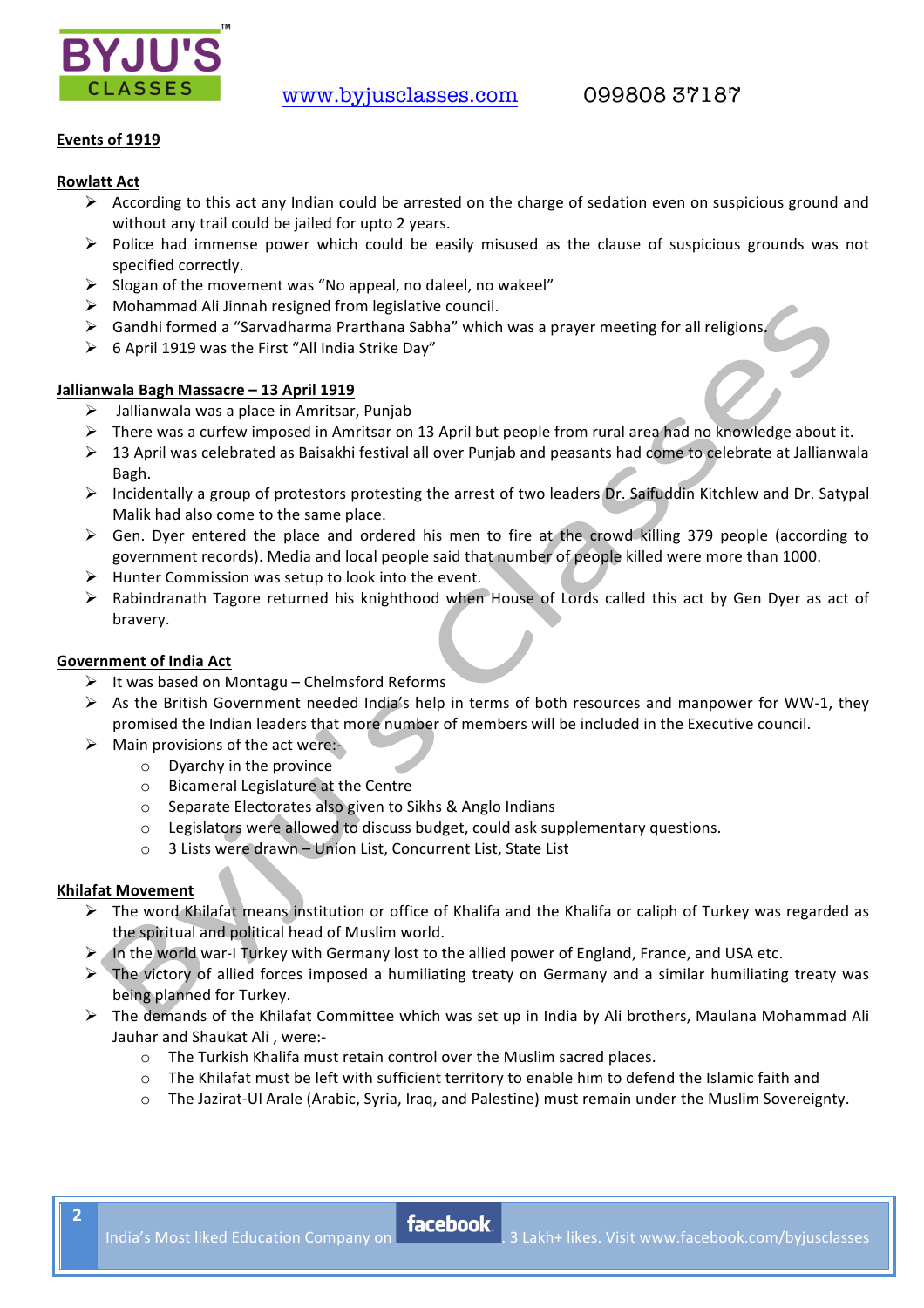

### **NON COOPERATION MOVEMENT**

#### **Causes**

- $\triangleright$  Government of India Act, 1919
- $\triangleright$  Rowatt Act
- $\triangleright$  Jallianwala Bagh Massacre and the enquiry thereafter
- $\triangleright$  Reasons for which the Khilafat movement was started was a major cause for the Muslim population
- $\triangleright$  Inflation which resulted in India due to post World War 1 Depression
- $\triangleright$  Unemployment due to closure of many industries

#### **Nature**

- $\triangleright$  English clothes (the most commonly used article made by British) were boycotted.
- $\triangleright$  Khadi clothes were propagated. Khadi and Charkha became a symbol of protest, national unity and seld reliance.
- $\triangleright$  English educational institutions were boycotted
- $\triangleright$  Kashi Vidyapeeth, Gujrat Vidyapeeth, Bihar Vidyapeeth were set up
- $\triangleright$  Indian Lawyers like Motilal Nehru, CR Das resigned from the Bar council
- $\triangleright$  Services like milk vendors, barbers to the English colonies were boycotted

#### **Salient Features**

- $\triangleright$  It was the first All India mass movement in the History
- $\triangleright$  All sections of the society ranging from peasants to industrialists, works to urban intelligentsia, students to women took active part
- $\triangleright$  It was the first movement based on Swaraj or independence against the colonial rule
- $\triangleright$  Strong Hindu Muslim unity was witnessed

# **Withdrawal of the Movement**

- $\triangleright$  A mob of peasants and Khilafat agitators burnt 22 policemen alive, after the policemen ordered lathi charge on them, at Chaura Chauri in Gorakhpur district, Uttar Pradesh on 5 February 1922
- $\triangleright$  Congress was planning to launch a "No Tax Movement" as the next phase of this movement and a meeting was planned to be held on 12 February at Bardoli in Gujarat.
- $\triangleright$  Leftist believed that peasants of Uttar Pradesh had been radicalized and had started targeting Indian Zamindars
- $\triangleright$  Impact of the Withdrawal was a division of Congress into 2 groups, one led by Gandhi who supported Jawaharlal Nehru and the other by C.R. Das who supported Motilal Nehru

## **Militant Movement or Revolutionary Terrorist Movement**

## **Causes of the Emergence**

- Emerged in first decade of 20<sup>th</sup> century in Bengal(Kolkata) and Maharashtra(Pune)
- $\triangleright$  Revolutionaries were inspired by the Irish Republican Army and Japan's victory over Russia in 1904
- $\triangleright$  The British policies and the atrocities were indirect causes of this movement
- $\triangleright$  Unhappiness with both Moderate and Extremist leaders
- $\triangleright$  Anushilan Samiti, Sandhya, Yuganth were the groups formed in Bengal and Mithra Mela, Abhinav Bharat were formed in Maharashtra